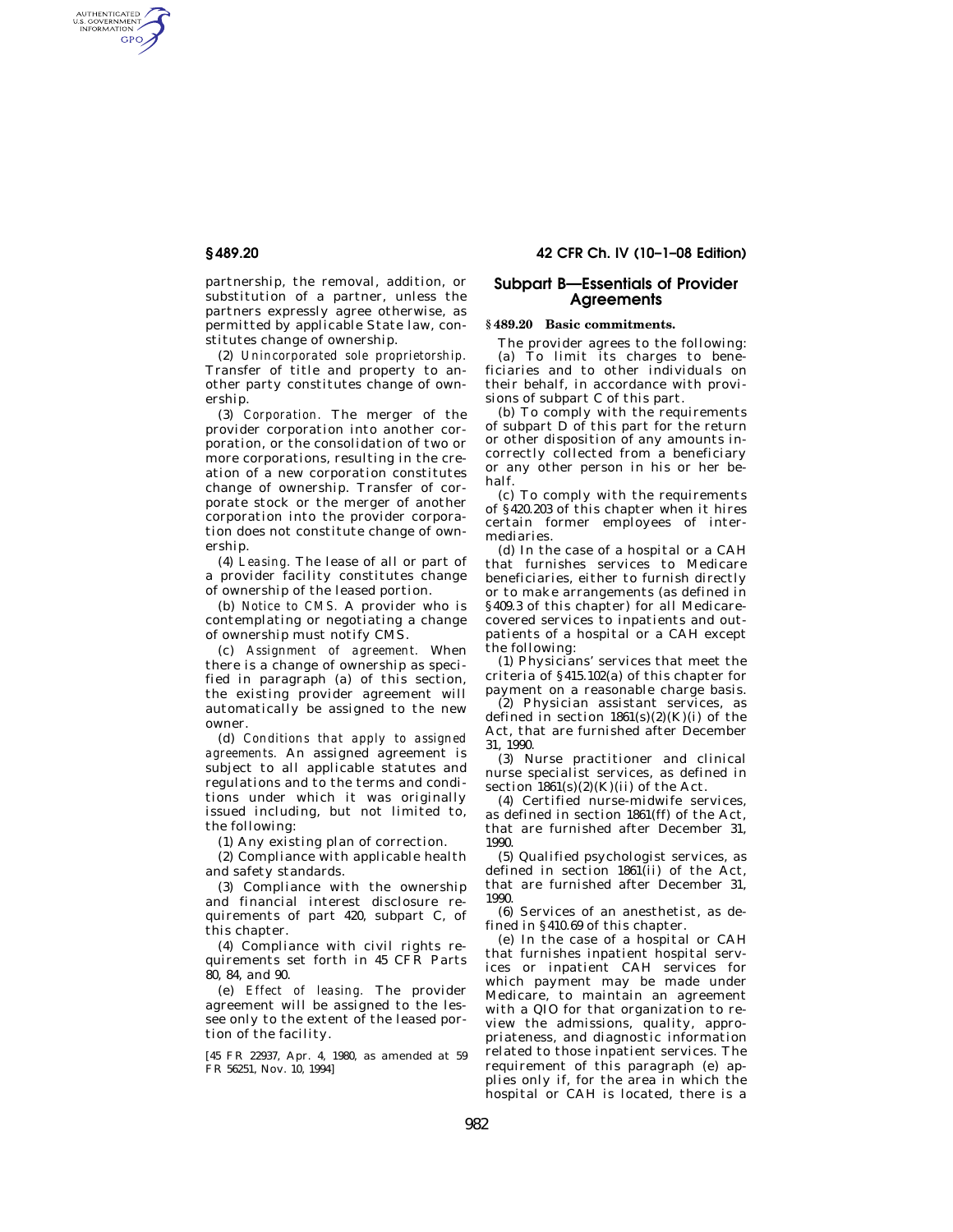## **Centers for Medicare & Medicaid Services, HHS § 489.20**

QIO that has a contract with CMS under part B of title XI of the Act.

(f) To maintain a system that, during the admission process, identifies any primary payers other than Medicare, so that incorrect billing and Medicare overpayments can be prevented.

(g) To bill other primary payers before Medicare.

(h) If the provider receives payment for the same services from Medicare and another payer that is primary to Medicare, to reimburse Medicare any overpaid amount within 60 days.

(i) If the provider receives, from a payer that is primary to Medicare, a payment that is reduced because the provider failed to file a proper claim—

(1) To bill Medicare for an amount no greater than would have been payable as secondary payment if the primary insurer's payment had been based on a proper claim; and

 $(2)$  To charge the beneficiary only: (i) The amount it would have been entitled to charge if it had filed a proper claim and received payment based on such a claim; and

(ii) An amount equal to any primary payment reduction attributable to failure to file a proper claim, but only if the provider can show that—

(A) It failed to file a proper claim solely because the beneficiary, for any reason other than mental or physical incapacity, failed to give the provider the necessary information; or

(B) The beneficiary, who was responsible for filing a proper claim, failed to do so for any reason other than mental or physical incapacity.

(j) In the State of Oregon, because of a court decision, and in the absence of a reversal on appeal or a statutory clarification overturning the decision, hospitals may bill liability insurers first. However, if the liability insurer does not pay ''promptly'', as defined in §411.50 of this chapter, the hospital must withdraw its claim or lien and bill Medicare for covered services.

(k) In the case of home health agencies that provide home health services to Medicare beneficiaries under subpart E of part 409 and subpart C f part 410 of this chapter, to offer to furnish catheters, catheter supplies, ostomy bags, and supplies related to ostomy care to any individual who requires them as part of their furnishing of home health services.

(l) In the case of a hospital as defined in §489.24(b) to comply with §489.24.

(m) In the case of a hospital as defined in §489.24(b), to report to CMS or the State survey agency any time it has reason to believe it may have received an individual who has been transferred in an unstable emergency medical condition from another hospital in violation of the requirements of §489.24(e).

(n) In the case of inpatient hospital services, to participate in any health plan contracted for under 10 U.S.C. 1079 or 1086 or 38 U.S.C. 613, in accordance with §489.25.

(o) In the case of inpatient hospital services, to admit veterans whose admission has been authorized under 38 U.S.C. 603, in accordance with §489.26.

(p) To comply with §489.27 of this part concerning notification of Medicare beneficiaries of their rights associated with the termination of Medicare services.

(q) In the case of a hospital as defined in  $\sqrt{489.24}$ (b) —

(1) To post conspicuously in any emergency department or in a place or places likely to be noticed by all individuals entering the emergency department, as well as those individuals waiting for examination and treatment in areas other than traditional emergency departments (that is, entrance, admitting area, waiting room, treatment area), a sign (in a form specified by the Secretary) specifying rights of individuals under Section 1867 of the Act with respect to examination and treatment for emergency medical conditions and women in labor; and

(2) To post conspicuously (in a form specified by the Secretary) information indicating whether or not the hospital or rural primary care hospital participates in the Medicaid program under a State plan approved under title XIX.

(r) In the case of a hospital as defined in §489.24(b) (including both the transferring and receiving hospitals), to maintain—

(1) Medical and other records related to individuals transferred to or from the hospital for a period of 5 years from the date of the transfer;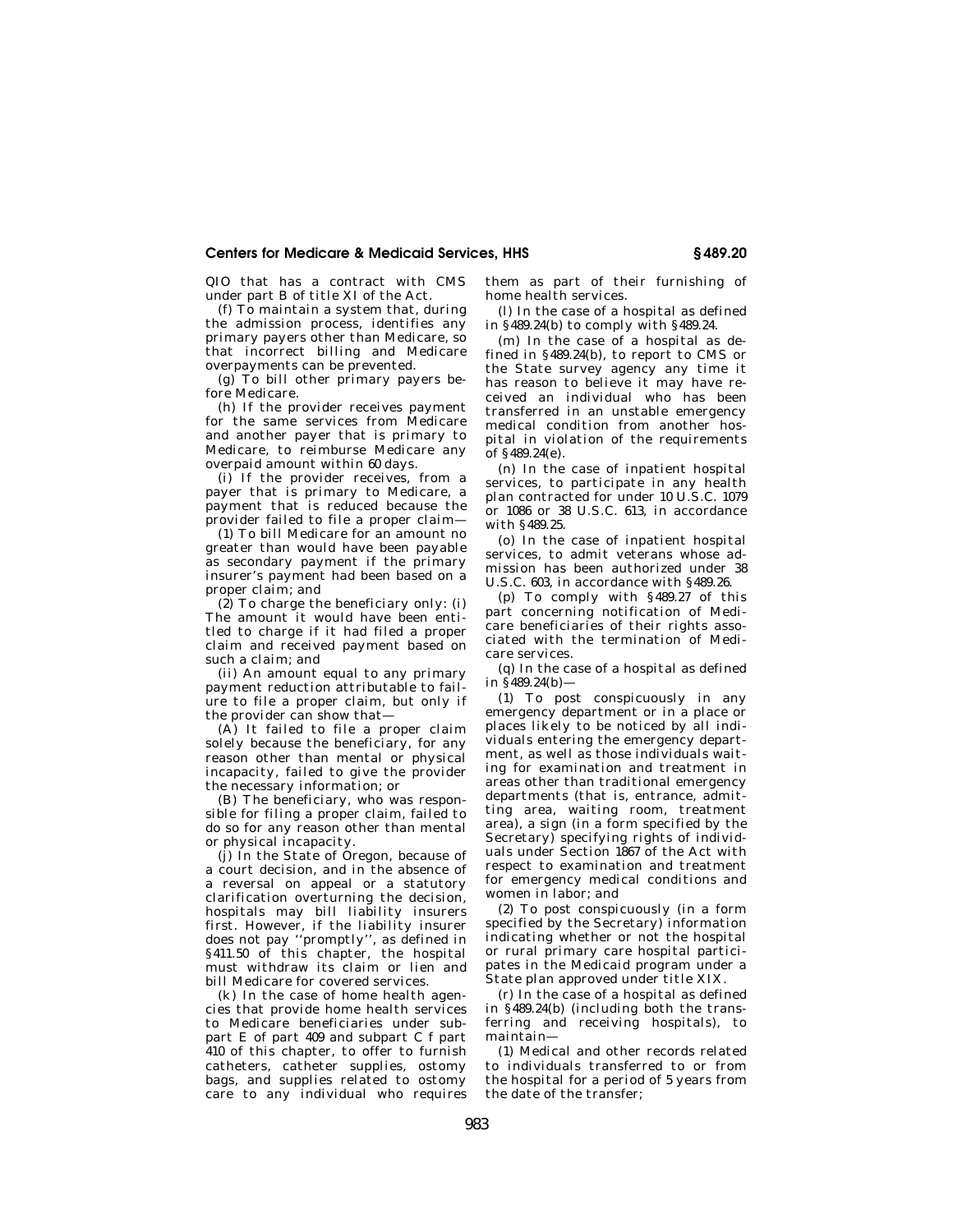(2) An on-call list of physicians who are on the hospital's medical staff or who have privileges at the hospital, or who are on the staff or have privileges at another hospital participating in a formal community call plan, in accordance with  $§489.24(j)(2)(iii)$ , available to provide treatment necessary after the initial examination to stabilize individuals with emergency medical conditions who are receiving services required under §489.24 in accordance with the resources available to the hospital; and

(3) A central log on each individual who comes to the emergency department, as defined in §489.24(b), seeking assistance and whether he or she refused treatment, was refused treatment, or whether he or she was transferred, admitted and treated, stabilized and transferred, or discharged.

(s) In the case of an SNF, either to furnish directly or make arrangements (as defined in  $\S 409.3$  of this chapter) for all Medicare-covered services furnished to a resident (as defined in  $\S 411.15(p)(3)$ of this chapter) of the SNF, except the following:

(1) Physicians' services that meet the criteria of §415.102(a) of this chapter for payment on a fee schedule basis.

(2) Services performed under a physician's supervision by a physician assistant who meets the applicable definition in section  $1861(aa)(5)$  of the Act.

(3) Services performed by a nurse practitioner or clinical nurse specialist who meets the applicable definition in section  $1861(aa)(5)$  of the Act and is working in collaboration (as defined in section 1861(aa)(6) of the Act) with a physician.

(4) Services performed by a certified nurse-midwife, as defined in section 1861(gg) of the Act.

(5) Services performed by a qualified psychologist, as defined in section 1861(ii) of the Act.

(6) Services performed by a certified registered nurse anesthetist, as defined in section 1861(bb) of the Act.

(7) Dialysis services and supplies, as defined in section  $1861(s)(2)(\hat{F})$  of the Act, and those ambulance services that are furnished in conjunction with them.

(8) Erythropoietin (EPO) for dialysis patients, as defined in section  $1861(s)(2)(0)$  of the Act.

(9) Hospice care, as defined in section  $1861$ (dd) of the Act.

(10) An ambulance trip that initially conveys an individual to the SNF to be admitted as a resident, or that conveys an individual from the SNF in connection with one of the circumstances specified in  $\S 411.15(p)(3)(i)$  through  $(p)(3)(iv)$  of this chapter as ending the individual's status as an SNF resident.

(11) The transportation costs of electrocardiogram equipment (HCPCS code R0076), but only with respect to those electrocardiogram test services furnished during 1998.

(12) Those chemotherapy items identified, as of July 1, 1999, by HCPCS codes J9000–J9020; J9040–J9151; J9170– J9185; J9200–J9201; J9206–J9208; J9211; J9230–J9245; and J9265–J9600; and, as of January 1, 2004, by HCPCS codes A9522, A9523, A9533, and A9534.

(13) Those chemotherapy administration services identified, as of July 1, 1999, by HCPCS codes 36260–36262; 36489; 36530–36535; 36640; 36823; and 96405–96542.

(14) Those radioisotope services identified, as of July 1, 1999, by HCPCS codes 79030–79440.

(15) Those customized prosthetic devices (including artificial limbs and their components) identified, as of July 1, 1999, by HCPCS codes L5050–L5340; L5500–L5611; L5613–L5986; L5988; L6050– L6370; L6400–6880; L6920–L7274; and L7362–L7366, which are delivered for a resident's use during a stay in the SNF and intended to be used by the resident after discharge from the SNF.

(t) Hospitals that are not otherwise subject to the Occupational Safety and Health Act of 1970 (or a State occupational safety and health plan that is approved under section 18(b) of the Occupational Safety and Health Act) must comply with the bloodborne pathogens (BBP) standards under 29 CFR 1910.1030. A hospital that fails to comply with the BBP standards may be subject to a civil money penalty in accordance with section 17 of the Occupational Safety and Health Act of 1970, including any adjustments of the civil money penalty amounts under the Federal Civil Penalties Inflation Adjustment Act, for a violation of the BBP